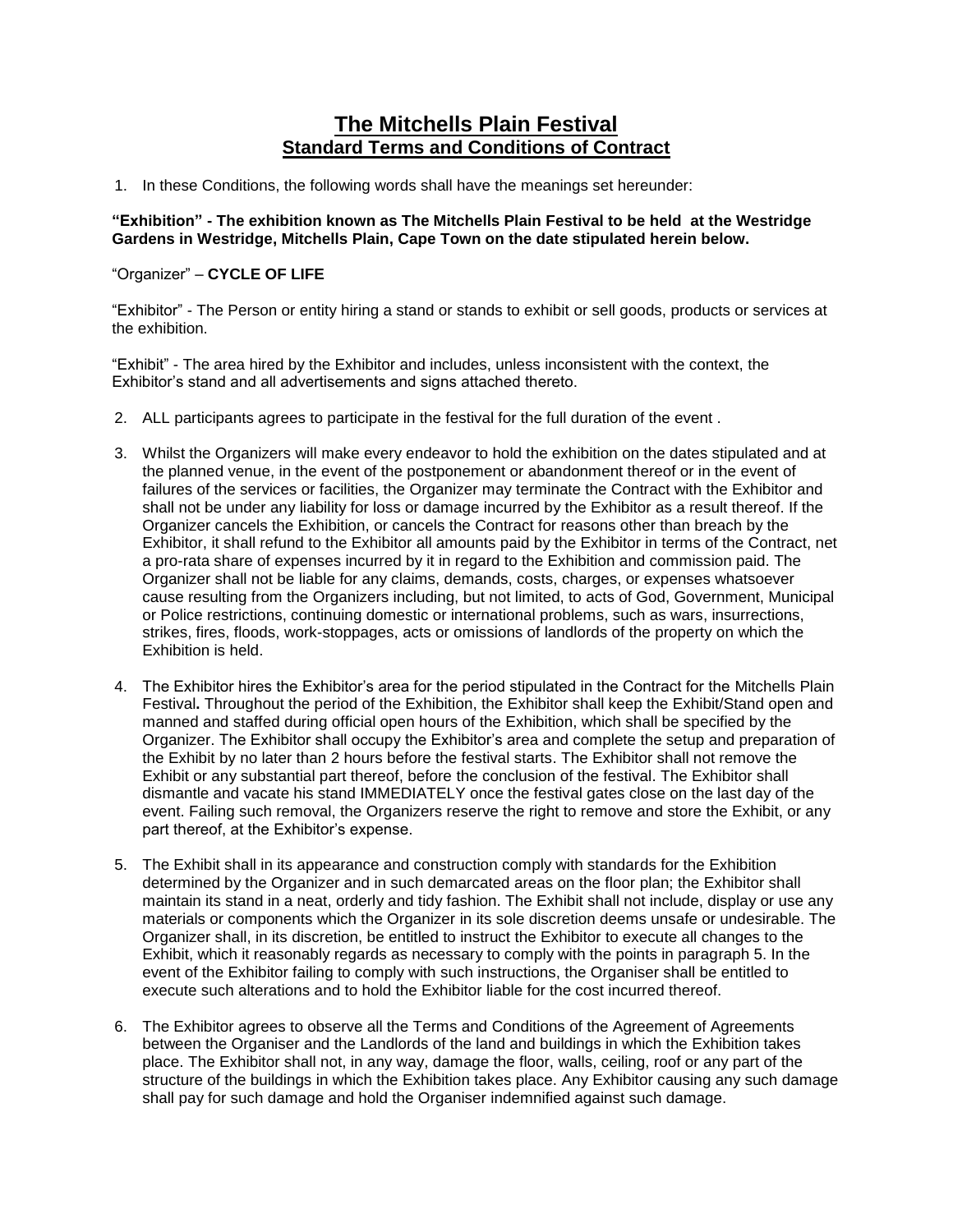- 7. The Exhibitor shall not use any equipment, electrical or otherwise, which produces words or actions or broadcasts or performances, or music, without prior written consent of the Organizer. The Exhibitor may also only distribute printed matter from its own Exhibit. The Exhibitor shall not paste or otherwise Exhibit posters or advertisements upon any part of the building or property on which the Exhibition is held without prior written consent of the Organiser. The Organiser shall have the sole right of compiling and issuing all catalogues, supplements, etc. and lists of exhibits and issuing of invitations and tickets of admission to the Exhibition.
- 8. The Exhibitor shall not have any claim whatsoever against the Organizer arising out of the provision of or failure to provide or break down in or interruption of facilities or services at the Exhibition, or visitors to the Exhibition. The Organizer shall have the right to reserve admission of any persons to the Exhibition and the property where the Exhibition is held, and shall have the right to expel such persons from the Exhibition, at its own discretion.
- 9. All goods brought to the Exhibition, by the Exhibitor, are at the Exhibitor's sole risk. The Organisers shall not be responsible for the Exhibitor or its servants or agents or employees, or any other person, for any loss or damage caused by or resulting from any theft, burglary or similar cause, or from any loss resulting from accident, injury or damage caused to the Exhibitor or its servant or agents or employees, from whatsoever cause arising, including but not limited to failure of any buildings or erections or any parts thereof.
- 10. The Exhibitor hereby indemnifies the Organizer against all and any claims, demands, costs, charges or expenses arising or resulting from any act, omission or negligence by the Exhibitor or any servant or agent of the Exhibitor, or any person acting under the Exhibitor, not withstanding that such action, claim, demand, cost, charges, or expenses may have been occasioned in whole or in part by the fault or negligence of the Organizer or its servants or agents or by any buildings or erections upon the Exhibition area being or falling into a defective state of repair.
- 11. The Exhibitor shall not, without the prior written consent of the Organizer, cede, assign, transfer or encumber any of the rights in terms of this Contract or, sub-let or grant possession or occupation of the whole or any part of the Exhibits to any other person whatsoever. Without derogating from the general terms above, the Exhibitor shall only display and/or offer for sale, its own goods and/or services and shall not in any way act as an agent or facilitator or conduit for the goods or services of any third party whether or not associated with the Exhibitor in any way.
- 12. The Exhibitor shall ensure that any cartons, cardboard boxes, and/or other forms of packaging shall be safely stored away from the Exhibition area and shall take all the necessary precautions to ensure that flammable materials utilized on their stands are treated with a fire- retardant in accordance with Fire Department requirements.
- 13. No addition to or variation, consensual cancellation or notation of this agreement and no waiver of any right arising from this agreement or its breach or termination shall be of any force or effect unless reduced to writing and signed by all the parties or their duly authorized representatives.
- 14. In the event of the Exhibitor committing a breach of any of the terms of this Agreement, the Organizer shall be entitled to the remedies it has in law, including to cancel this agreement forthwith, without further notice, and to claim and recover damages and costs from the defaulting Exhibitor. The parties agree that Total Cost cited above constitutes a reasonable pre-estimate of lost income in the event of cancellation of the agreement, and the defaulting Exhibitor shall be liable for the payment thereof in full.

**Page 2/ …**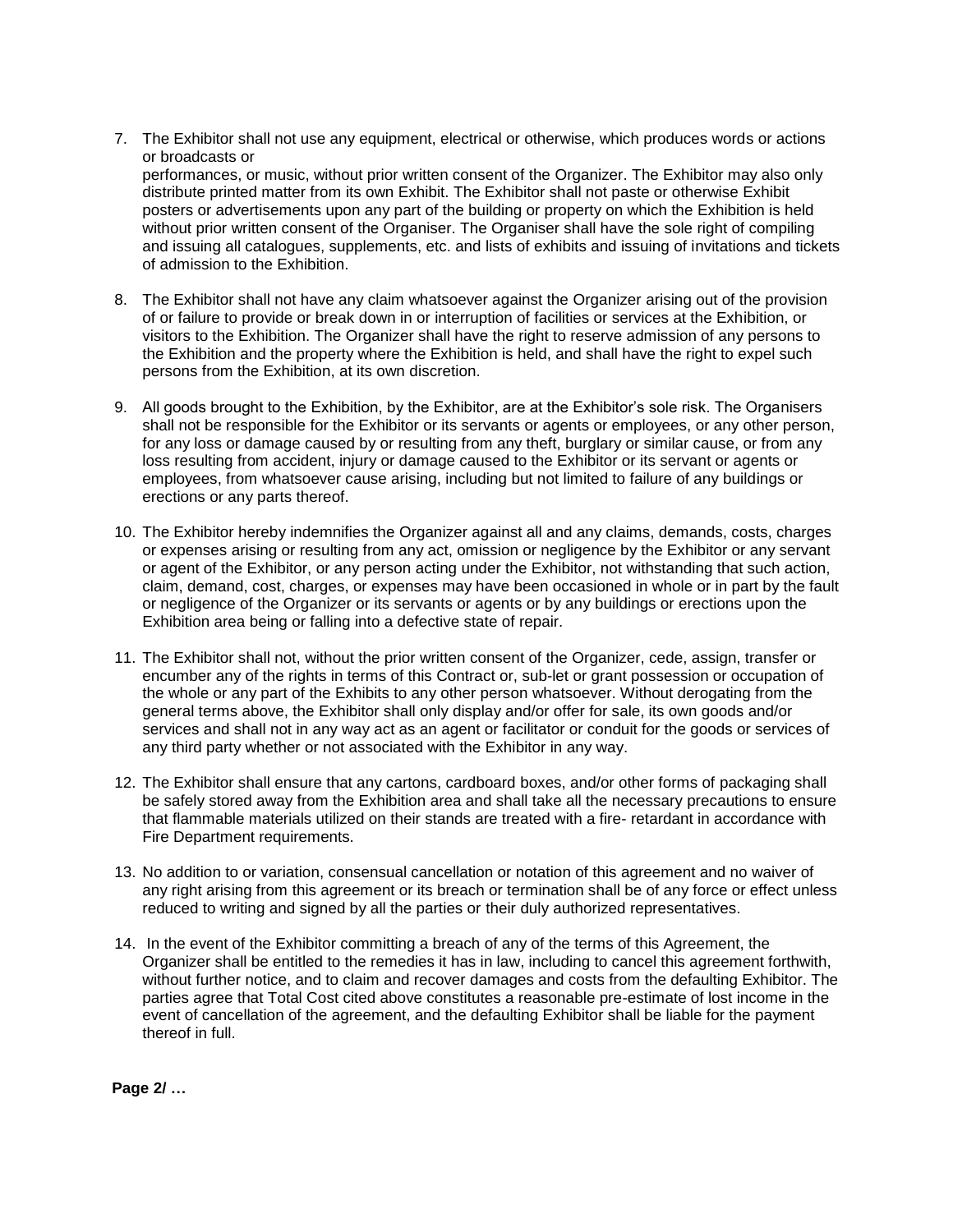15 These Terms and Conditions, together with the Contract for an Exhibit constitute the whole and only agreement between the parties, and no warranties or representations which may or might have preceded or induced the offer or Contract on which are not recorded herein or in the Contract for an Exhibit, shall be valid or of force or effect whatsoever.

15.1 The Exhibitor/ trader choses the address set out in the Contract as his domicilum citandi et executandi for all purposes.

16 The trader/ exhibitor shall not breach any terms and conditions set out in this Agreement and/or the trader shall not sell products

 or food that he/she has not stipulated in the contract, The trader will not threaten, use foul language, steal, be under the influence of illegal substances or alcohol or move away from his/ her allocated position without the explicit consent of the organizers,

#### **EVENTS OF DEFAULT**

- The trader cancels from the festival and/or abandons the trading/ exhibition space allocated before completion of the event and without written consent to the organizers; or
- The trader does not pay the full amount for his/ her stall for whatever reasons; or
- Fails or refuses to trade at the festival / resigns from the festival upon completing the Training Period; or
- By his own conduct renders him/ herself incapable or is unsuitable in the opinion of the organizers to trade at the festival;
- The trader fails to comply with the instructions from the organizers or its appointed agents or representatives,
- Traders/ exhibitors fails to bring its own 20m extension cord in order to access electricity or this extension cord is faulty, broken or in a condition, which causes the electricity supply to constantly trip or fail,
- If the trader/ exhibitor assigns his/ her stand to a third party without the explicit and written consent of the organizers,
- If a trader/ vendor sells, promotes or use the stand for any other purpose than that indicated in his/ her application form and approved by the event organizers,
- Then in such case, the trader shall forfeit his/ her trading space and full trading space fee for the duration of the festival.

### **CANCELLATION AND REFUND POLICIES:**

1. Vendors participating at the annual Mitchell's Plain Festival, the Wynberg family Festival or any other event organized by Analine Trading Pty Ltd or Cycle of Life, will be subjected to the following cancellation Policies.

2. Cancellations requested in writing and within 60 working days prior to any of our events will be refunded by 100% of funds, payable within 14 WORKING DAYS upon receiving such requests for cancellations and being approved by the organizers,

3. Cancellations requested in writing and within 30 working days prior to any of our events MUST be accompanied by a valid reason for cancelling. Upon satisfying the organizers with a valid reason for cancelling we shall refund 50% of all funds paid. Those using medical reasons or death as reasons of cancellation must kindly provide us with medical and or death certificates to this effect.

**Page 3/…**